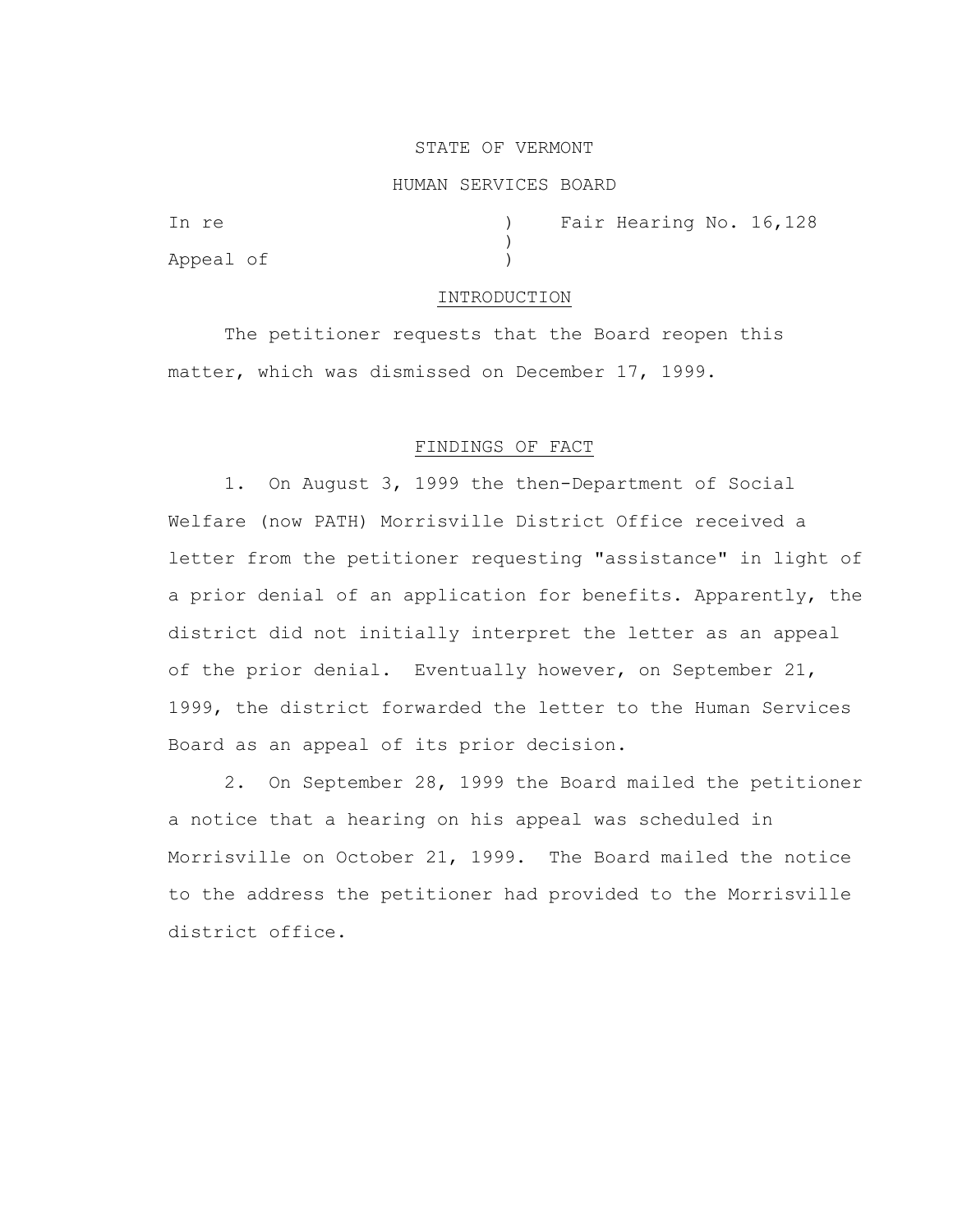3. The petitioner did not appear at the hearing on October 21, and did not notify the Department or the Board of his inability to attend.

4. On November 5, 1999, the Board mailed the petitioner a letter pursuant to Fair Hearing Rule No. 14 stating that his appeal would be dismissed unless he contacted the Board within seven days to show good cause for his failure to appear.

5. Hearing nothing from the petitioner, at its meeting on December 15, 1999, the Board ordered the petitioner's appeal dismissed. The Order included the provision that it could be appealed to the Vermont Supreme Court within 30 days. The Order was entered on December 17, 1999, and mailed to the petitioner.

6. The Board heard nothing from the petitioner until January 27, 2000, when it received notice that the petitioner had appealed a subsequent decision by the Department.

7. That appeal (Fair Hearing No. 16,302) was eventually settled in the petitioner's favor. However, at one of the several meetings with the hearing officer during the course of that appeal (hearings were scheduled in that case on February 24, March 29, April 20, May 18, and June 15, 2000), the petitioner indicated that he also wanted to appeal decisions that had been made in his case by the Department in the summer of 1999. Upon determining that those decisions had been the subject of a prior fair hearing request that had been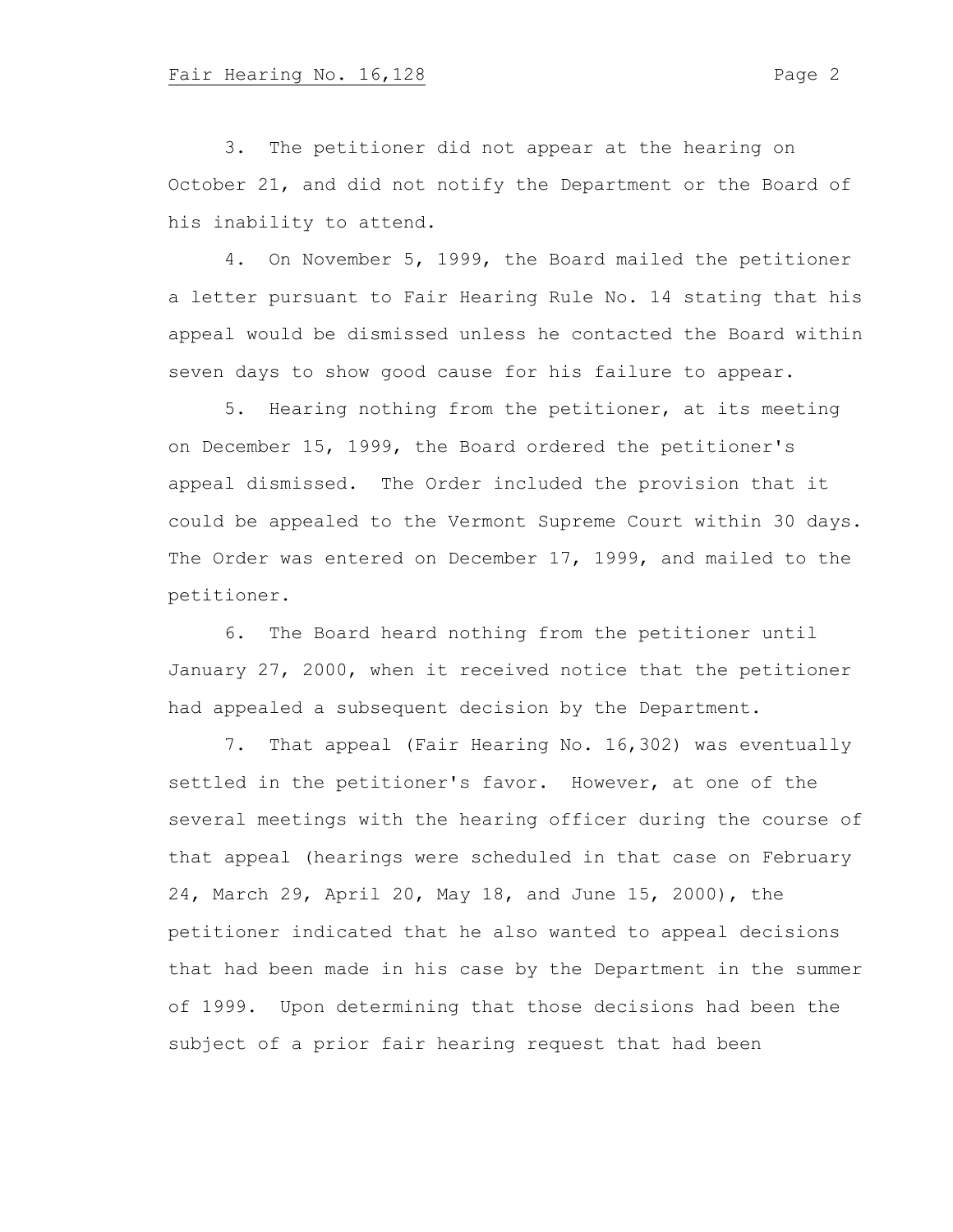dismissed, the hearing officer advised the petitioner to file a written request with the Board to reopen that dismissal.

8. The petitioner filed his request with the Board on June 27, 2000, alleging, inter alia, that he had been "actively pursuing" Fair Hearing No. 16,128 since August of 1999.

9. At a hearing on this motion to reopen, held on July 13, 2000, the petitioner maintained that he had not received the notice of his hearing and had called the Board when he received his 7-day letter. The Board has no record of any contact from the petitioner during this period. The petitioner confirmed that the Board had mailed everything to his correct address, but he could offer no explanation as to why he hadn't received it.

#### ORDER

The petitioner's request to reopen this matter is denied.

### REASONS

Fair Hearing Rule No. 14 provides as follows:

14. Failure to appear. If neither the appellant nor his or her representative appears at the time and place noticed for the hearing, the clerk shall inquire by mail as to what caused the failure to appear. If no response to this inquiry is received by the agency or the hearing officer within 7 working days of the mailing thereof, or if no good cause is shown for the failure to appear, the board may dismiss the appeal at its next regular meeting.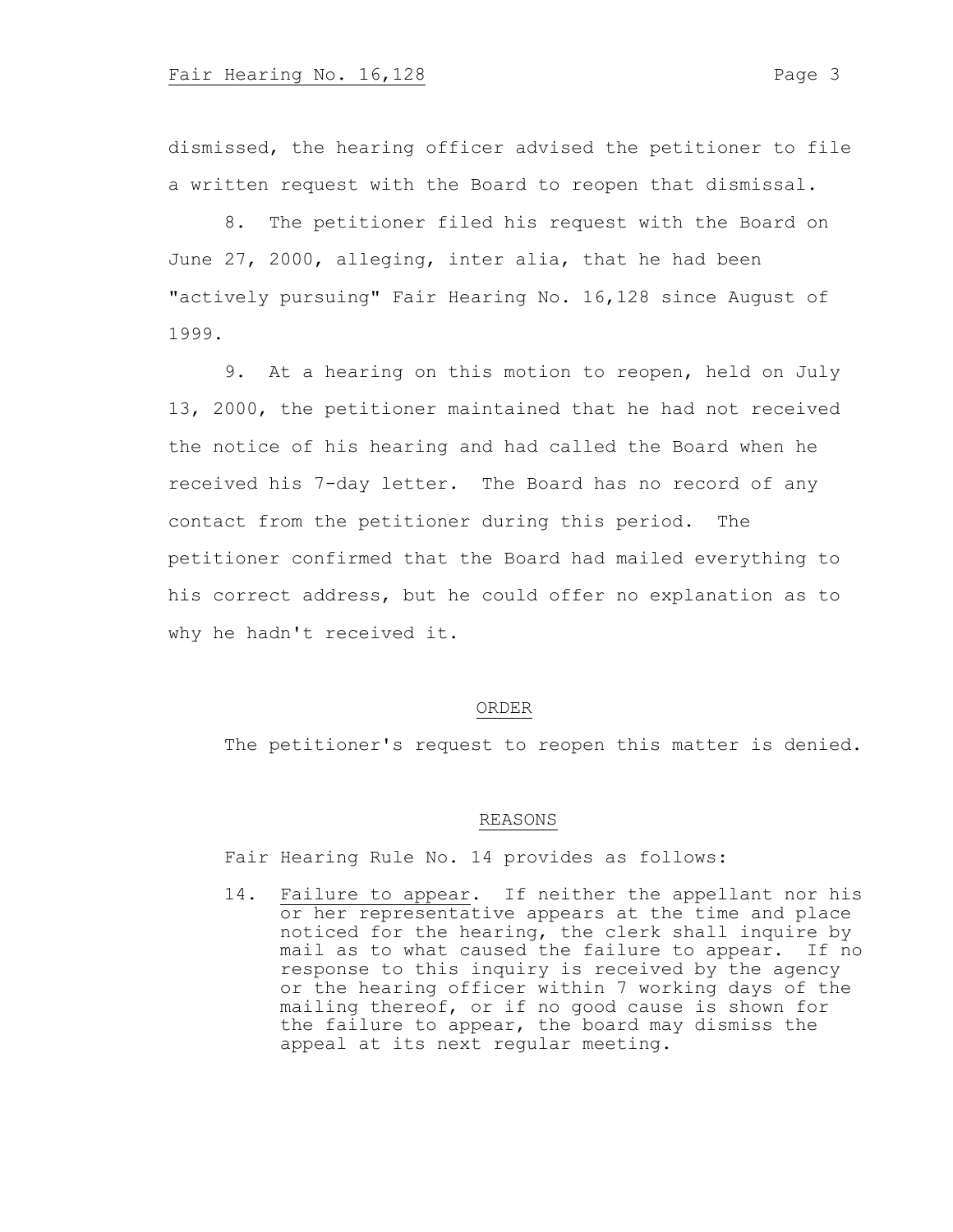There is no question in this matter that the Board's action in dismissing the petitioner's appeal was in accord with the above Rule.

Although the Board has held that it, as any administrative body, has the "inherent power" to vacate its own orders, it has done so on a case by case basis only when it has determined that it is "when justice requires". See Fair Hearings No. 9,403 and 11, 281, and 14,882. In deciding whether to reopen cases the Board has looked to Rule 60 of the Vermont Rules of Civil Procedure (VRCP) for guidance:

(b) Mistakes; Inadvertence; Excusable Neglect; Newly Discovered Evidence; Fraud, Etc. On motion and upon such terms as are just, the court may relieve a party or a party's legal representative from a final judgment, order, or proceeding for the following reasons: (1) mistake, inadvertence, surprise or excusable neglect; (2) newly discovered evidence which by due diligence could not have been discovered in time to move for a new trial under Rule 59(b); (3) fraud (whether heretofore denominated intrinsic or extrinsic), misrepresentation, or other misconduct of an adverse party; (4) the judgment is void; (5) the judgment has been satisfied, released, or discharged, or a prior judgment upon which it is based has been reversed or otherwise vacated, or it is no longer equitable that the judgment should have prospective application; or (6) any other reason justifying relief from the operation of the judgment. The motion shall be made within a reasonable time, and for reasons  $(1)$ ,  $(2)$ , and  $(3)$  not more than one year after the judgment, order, or proceeding was entered or taken.

In Fair Hearing No. 9,403, the Board reopened a Medicaid disability case when subsequent medical evidence was submitted showing that a previously undiagnosed medical condition supported a claim of disability that had been rejected by the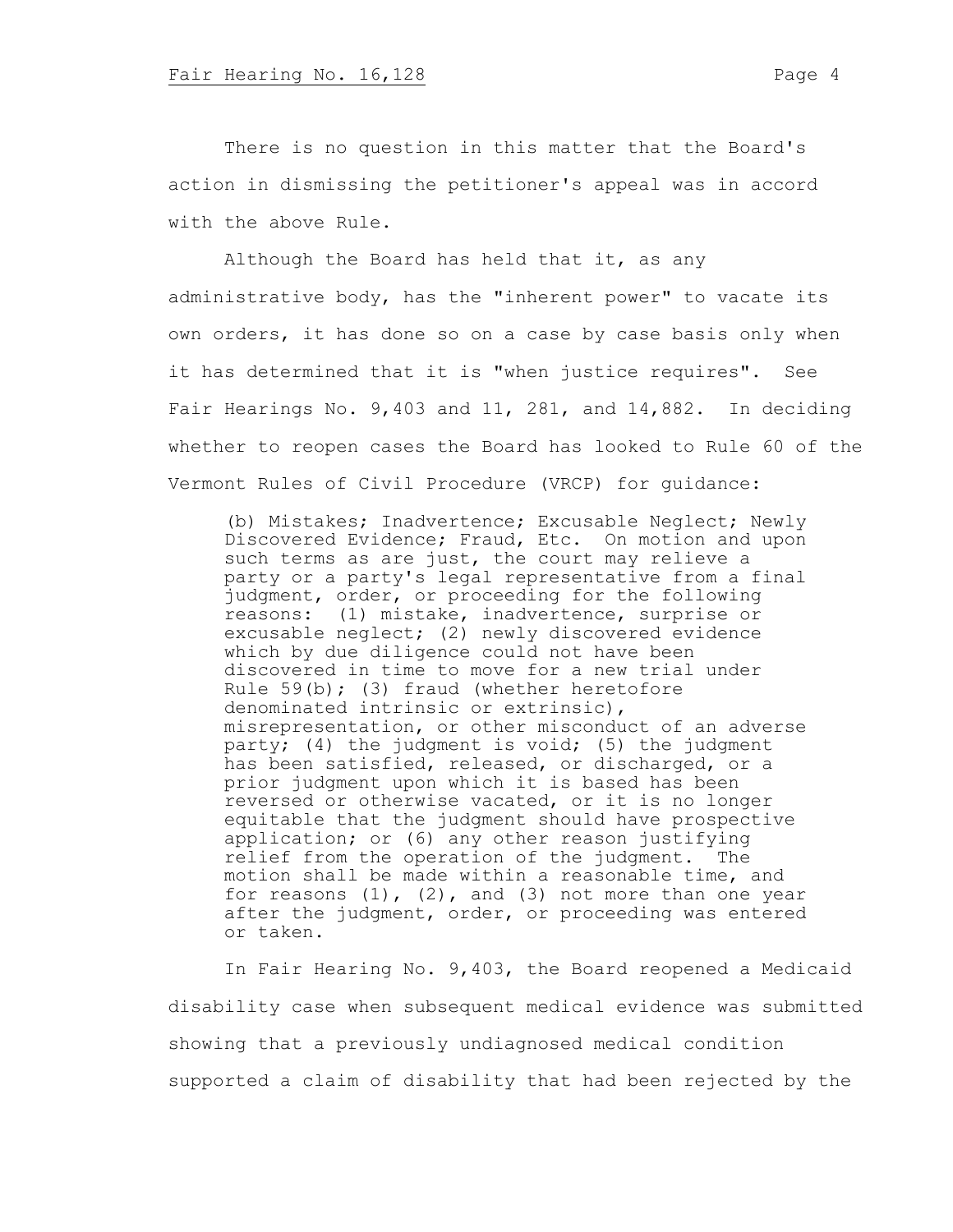Board on the basis of the petitioner's testimony. In Fair Hearing No. 11,281 an appeal that had been dismissed because the petitioner had failed to respond to a request for a showing of good cause for failure to attend a scheduled hearing was reopened when subsequent evidence showed that the petitioner did, in fact, contact the Board and the Department on the day of her hearing to report that she was ill, and that she then failed to receive the notice asking her to offer good cause within ten days or face dismissal. In Fair Hearing No. 14,882 the Board found no good cause where the petitioner filed an appeal and then, based solely on unwarranted assumptions regarding his prospects for success at the hearing, essentially ignored the subsequent notices of hearing and request for a showing of good cause.

In interpreting subdivision (6) of VRCP 60, above, courts have held that it should only be applied to prevent "hardship or injustice", but beyond such instances, it should only be applied in "extraordinary circumstances". Olde & Co. v. Boudreau, 150 Vt. 321 (1988). In this case there is no plausible explanation to support the petitioner's contentions that he did not receive the Board's notice in this matter, or that he called the Board after receiving his 7-day letter. A full year has now past since the decision in question. It appears that the petitioner is now receiving all the benefits to which he is entitled. Therefore, as a matter of the basic integrity of the appeal process, it cannot be concluded that